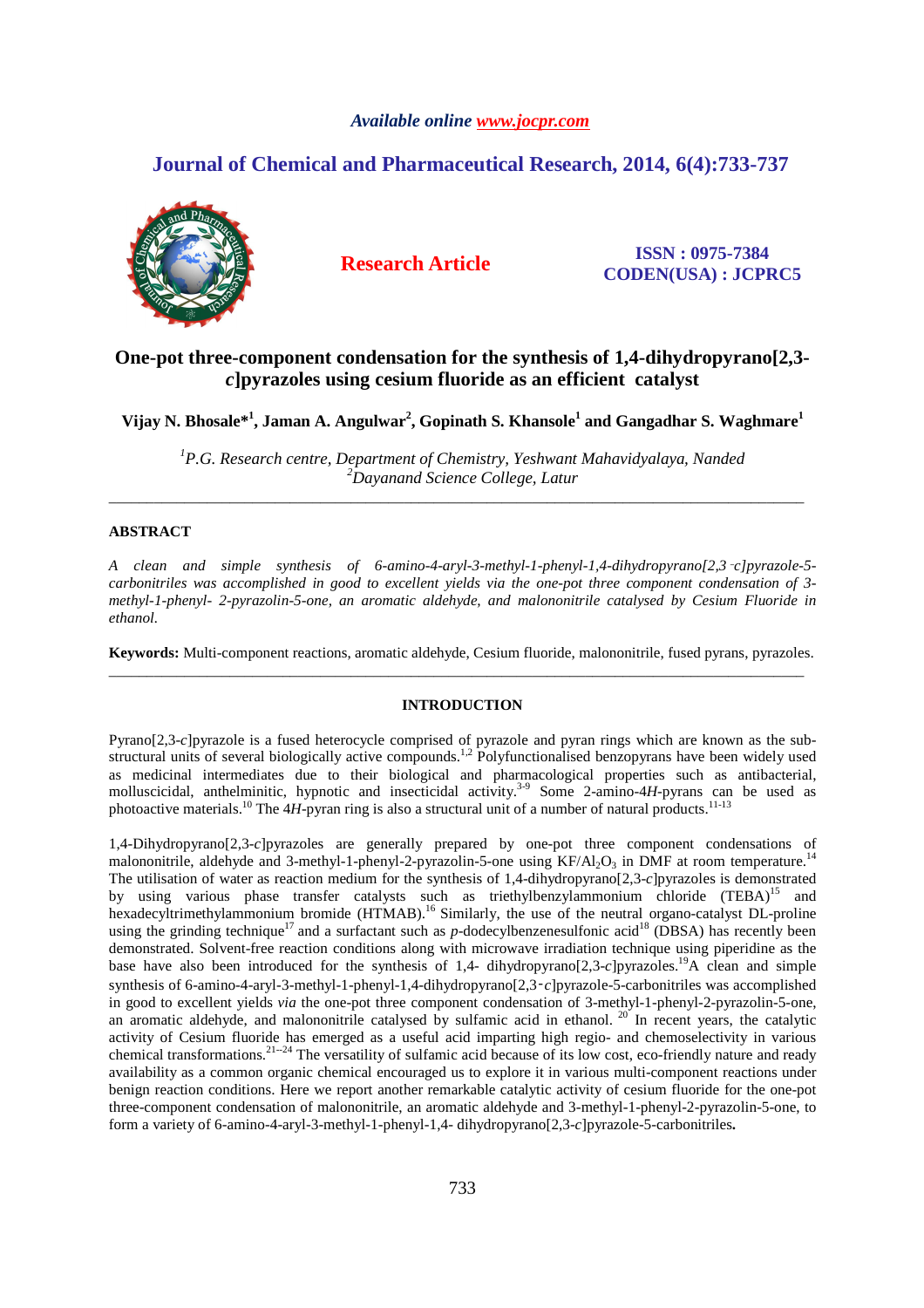### **EXPERIMENTAL SECTION**

*\_\_\_\_\_\_\_\_\_\_\_\_\_\_\_\_\_\_\_\_\_\_\_\_\_\_\_\_\_\_\_\_\_\_\_\_\_\_\_\_\_\_\_\_\_\_\_\_\_\_\_\_\_\_\_\_\_\_\_\_\_\_\_\_\_\_\_\_\_\_\_\_\_\_\_\_\_\_*

Melting points are uncorrected. IR spectra were recorded on a Shimadzu FTIR-1710 spectrophotometer. <sup>1</sup>H NMR spectra were recorded at 400 MHz in CDCl<sub>3</sub> using TMS as internal standard.

### *Typical experimental procedure:*

A mixture of aromatic aldehyde (3 mmol), malononitrile (3 mmol), 3- Methyl-1-phenyl-2-pyrazolin-5-one and Cesium fluoride (5 mol%) in EtOH (20 ml) was refluxed for the time period as mentioned in Table 1. TLC monitored the progress of reaction. After the completion of reaction, it was cooled at room temperature and poured into crushed ice to get solid product which was filtered off. The crude products were recrystallised from EtOH to give pure 1,4-dihydropyrano[2,3-*c*]pyrazole in good to excellent yields.

## The physical details and spectral analysis for the new product are given below:

*6-Amino-4-(3,4-dimethoxyphenyl)-3-methyl-1-phenyl-1,4-dihydropyrano[2,3-c]pyrazole-5-carbonitrile* (**4d**): Yellow crystalline solid,m.p. 191–193°C. IR (KBr): τmax 3490, 3330, 3017, 2937, 2896, 2198,1666, 1589, 1381,1242,1122, 882 cm‑1. NMR (CDCl3): δ 1.92 (s, 3H,CH3), δ 3.81 (s, 3H, OCH3), δ 3.83 (s, 3H, OCH3), δ 4.67 (s, 1H, ArCH),δ 6.33 (s, 2H, br., NH2), 6.88 (s, 1H, ArH), 6.72 (d, *J* = 8.28 Hz, 1H, ArH), 6.79 (d, *J* = 8.28 Hz, 1H, ArH), 7.29–7.37 (m, 5H, ArH). Anal.Calcd for C21H18N4O3: C, 67.37; H, 4.85; N, 14.96; found: C, 67.29;H, 4.83; N, 14.99%.

## **RESULTS AND DISCUSSION**

Initially, we examined the model reaction of benzaldehyde (3 mmol), malononitrile (3 mmol) and 3-methyl-1 phenyl-2- pyrazolin-5-one (3 mmol) in ethanol (20 ml) using cesium fluoride as the catalyst. When cesium fluoride (5 mmol%) was added to the above stirred reaction mixture at room temperature, a red brown colour is observed. The room-temperature stirring of the reaction mixture for 3–5 h did not result in the formation of the expected product. Therefore we carried out the reaction by heating under reflux for 7–13 h, using TLC to monitor progress. When the reaction was complete, the mixture was cooled to room temperature and a solid product was precipitated. The entire reaction mixture was poured onto crushed ice and the solid was filtered off. The crude product was recrystallised from ethanol to afford analytically pure product in 82% yield. The reaction did not proceed in the absence of cesium fluoride . The optimum yield of the product was obtained when 5 mol% of cesium fluoride was employed.

The scope of this three-component condensation was then extended using a range of aromatic aldehydes, and the results are summarised in Table 1. Thus the methoxy substituted aromatic aldehydes (Table 1, entries b–d) underwent a clean three component condensation to form the corresponding 1,4-dihydropyrano[2,3-*c*]pyrazoles in excellent yields. Other aromatic aldehydes (Table 1, entries e–i) with electron releasing and withdrawing substituents produced 1,4-dihydropyrano[2,3-*c*] pyrazole in good yields. However, *p*-dimethylamino benzaldehyde (Table 1, entry 10) failed to produce any 1,4-dihydropyrano[2,3-*c*] pyrazole. A similar failure was reported earlier.<sup>18</sup> The isolated pyrano[3,2-*c*] pyrazole derivatives **4a–j** were completely characterised by IR and <sup>s</sup>H NMR, and the melting points of known compounds were consistent with those of the references reported. For example, the IR spectra for **4a** exhibited sharp bands at 3471, 3257 cm–1 due to NH<sub>2</sub> and 2198 cm–1 due to CN. The <sup>1</sup>H NMR spectrum of **4a** exhibited a characteristic peak at  $\delta = 4.62$  ppm for H-4 and a broad singlet peak at  $\delta = 6.71$  ppm due to the NH<sub>2</sub> group.

A tentative reaction mechanism for the three-component synthesis of 6-amino-4-aryl-3-methyl-1-phenyl-1,4 dihydropyrano[2,3-*c*]pyrazole-5-carbonitriles is shown in **Scheme 2**. The aromatic aldehyde **2** can react with malononitrile **3** to form the dicyano-olefin **5** through Knoevenagel condensation. 3-Methyl-1-phenyl-2-pyrazolin-5 one **1** can then react with **5** via a Michael-type addition to form **6** which may undergo cyclisation via **7** to form the final product **4**. In summary, a highly efficient methodology for the synthesis of 1,4-dihydropyrano[2,3‑*c*]pyrazole-5-carbonitriles by one-pot three component condensation of aromatic aldehydes, malononitrile and 3- methyl-1 phenyl-2-pyrazolin-5-one in the presence of catalytic quantity of cesium fluoride is reported. This one-pot synthesis is characterised by mild reaction conditions, broad scope, high yields, and preparative simplicity.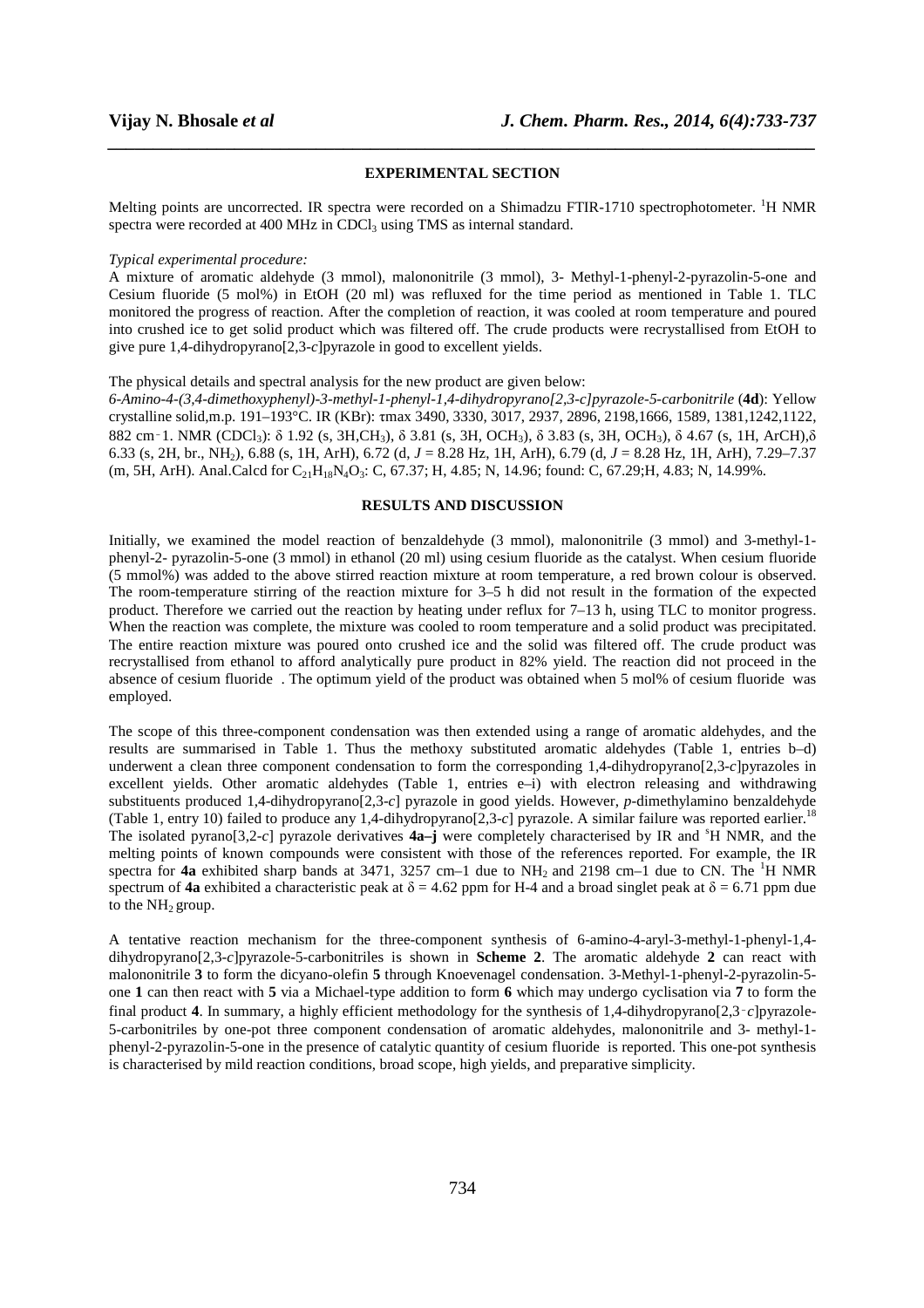

Scheme 2 Mechanism for the preperation of dihydro-pyrano pyrazoles:







Scheme 2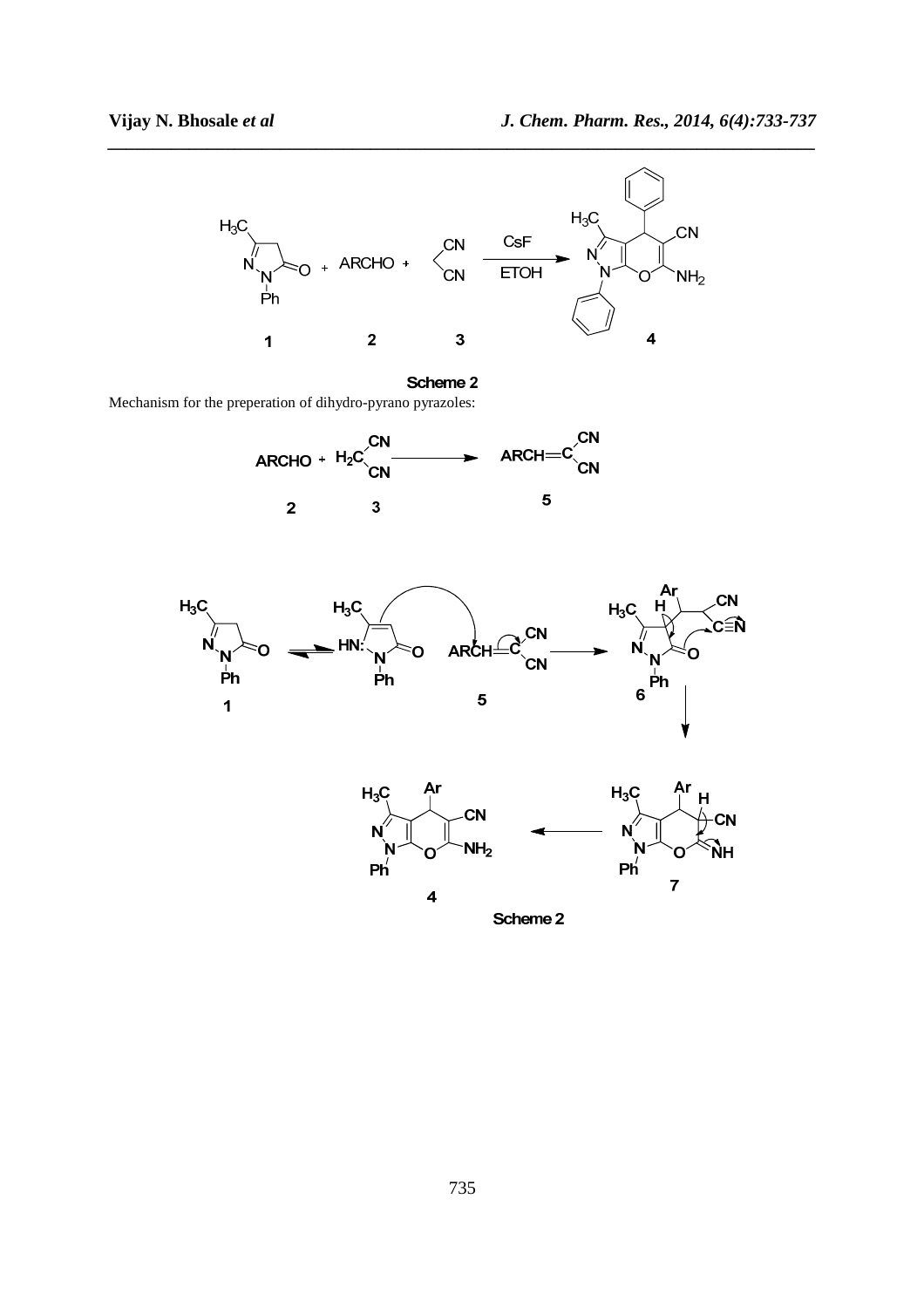# **Vijay N. Bhosale** *et al**J. Chem. Pharm. Res., 2014, 6(4):733-737*

| Entry | Ar                                                                   | Reaction time/h | Product | Yield /% | Melting-point/°C Found | Melting-point/ ${}^{\circ}$ C reported <sup>16,18</sup> |
|-------|----------------------------------------------------------------------|-----------------|---------|----------|------------------------|---------------------------------------------------------|
| 4a    | $C_6H_5$                                                             | 6               | White   | 70%      | 167-168                | 168-170                                                 |
| 4b    | $4CH3C6H5$                                                           | 8               | White   | 80%      | 168-170                | 168-170                                                 |
| 4c    | 4CIOC <sub>6</sub> H <sub>5</sub>                                    | 5               | Yellow  | 80%      | 175-177                | 175-177                                                 |
| 4d    | 4OHC <sub>6</sub> H <sub>5</sub>                                     | 5               | White   | 80%      | 208-209                | 208-209                                                 |
| 4e    | $4NO2OC6H5$                                                          | 5               | Cream   | 60%      | 185-187                | 185-187                                                 |
| 4f    | 2CIOC <sub>6</sub> H <sub>5</sub>                                    | 4               | Green   | 70%      | 178-180                | 178-180                                                 |
| 4g    | $3,4$ (CH <sub>3</sub> O) <sub>2</sub> C <sub>6</sub> H <sub>5</sub> | 3               | White   | 70%      | 191-193                | 191-193                                                 |
| 4h    | $4CH3OC6H5$                                                          | 4               | White   | 80%      | 167-170                | 167-170                                                 |
| 4i    | 2OHOC <sub>6</sub> H <sub>5</sub>                                    | 9               | White   | 60%      | 168-171                | 168-171                                                 |
| 4j    | OSC <sub>5</sub> H <sub>4</sub>                                      | 9               | White   | 64%      | 220-223                | 220-223                                                 |
| 4k    | 4-Br $C_6H_5$                                                        |                 | White   | 66%      | 198-200                | 198-200                                                 |
| 41    | 4-Br $C_6H_5$                                                        | 10              | White   | 64%      | 155-156                | 155-156                                                 |
| 4m    | 4-F $C_6H_5$                                                         |                 | White   | 69%      | 163-164                | 163-164                                                 |
| 4n    | $4-NO_2C_6H_5$                                                       | 10              | White   | 70%      | 235-238                | 235-238                                                 |
| 40    | $4-C6H5N$                                                            | 10              | White   | 78%      | 267-270                | 267-270                                                 |
| 4p    | $3-OH2+OCH3C6H5$                                                     | 10              | Yellow  | 68%      | 280-284                | 280-284                                                 |
| 4q    | $3-OHC6H5$                                                           | 10              | White   | 65%      | 295-297                | 295-297                                                 |
| 4r    | $2-C_4H_4O$                                                          | 10              | White   | 58%      | 289-291                | 289-291                                                 |

*\_\_\_\_\_\_\_\_\_\_\_\_\_\_\_\_\_\_\_\_\_\_\_\_\_\_\_\_\_\_\_\_\_\_\_\_\_\_\_\_\_\_\_\_\_\_\_\_\_\_\_\_\_\_\_\_\_\_\_\_\_\_\_\_\_\_\_\_\_\_\_\_\_\_\_\_\_\_*

## **Antibacterial activity**:

The synthesized compounds were evaluated for their antibacterial activity against gram positive species S. aureus and B. substilis and gram negative species E. coli and S. typhi by paper disc diffusion method. All the synthesized compounds were dissolved in dimethyl sulphoxide. The synthesized compounds exhibited zone of inhibition of 07- 14mm in diameter where as standard Norfloxin exhibited zone of inhibition of 14 and 24 in diameter against S. aureus and B. substilis and 20 and 16mm in diameter against E. coli and S. typhi respectively where as Streptomycin exhibited zone of inhibition of 16 and 18 in diameter against S. aureus and B. substilis and 20 and 18mm in diameter against E. coli and S. typhi respectively . Amongst the synthesized compounds, Compounds (2,3,4) showed higher zone of inhibition against S. aureus, Compounds (1,3,4),showed higher zone of inhibition against E.Coli ,Compounds(3,4) showed higher zone of inhibition against B.Substilis and Compounds (3) showed higher zone of inhibition against S.Typhi as compared to other compounds.

### Entry no. R Diameter in mm of zone of inhibition<br>
S. Aureus | B. Substilis | E. Coli | S. Typhi *B. Substilis* 1 | C<sub>6</sub>H<sub>5</sub> | 08 | 09 | 12 | 05  $\frac{2}{3}$  4CH<sub>3</sub>C<sub>6</sub>H<sub>5</sub> 10 06 09 07<br>3 4ClOC<sub>6</sub>H<sub>5</sub> 10 14 12 10  $4 \text{ClOC}_6\text{H}_5$  10 14 12 10 4 4 4OHC<sub>6</sub>H<sub>5</sub> 11 09 12 06<br>5 4NO<sub>2</sub>OC<sub>6</sub>H<sub>5</sub> 07 08 11 08  $\frac{5}{6}$   $\frac{4NQ_2OC_6H_5}{2CIOC_6H_5}$  07 08 11 08<br>6  $\frac{2CIOC_6H_5}{2CIOC_6H_5}$  09 10 10 06  $2ClOC<sub>6</sub>H<sub>5</sub>$  $\frac{7}{8}$  3,4(CH<sub>3</sub>O)<sub>2</sub>C<sub>6</sub>H<sub>5</sub> 09 08 14 08<br>8 4CH<sub>3</sub>OC<sub>6</sub>H<sub>5</sub> 14 24 20 16 8  $4CH_3OCl_6H_5$  14 24 20 16<br>9 2OHOC<sub>6</sub>H<sub>5</sub> 16 18 20 18 20HOC<sub>6</sub>H<sub>5</sub> 16 18 20 18 10 | OSC<sub>5</sub>H<sub>4</sub> | 08 | 09 | 12 | 05 11  $4-Br C_6H_5$  10 06 09 07  $\frac{12}{13}$  4-Br C<sub>6</sub>H<sub>5</sub> 10 14 12 10<br>13 4-F C<sub>6</sub>H<sub>5</sub> 11 09 12 06 13 4-F C<sub>6</sub>H<sub>5</sub> 11 09 12 06<br>14 4-NO<sub>2</sub>C<sub>6</sub>H<sub>5</sub> 07 08 11 08  $4-NO_2C_6H_5$ 15 4-C<sub>6</sub>H<sub>5</sub>N 09 10 09 06<br>16 3-OH,4-OCH<sub>3</sub>C<sub>6</sub>H<sub>5</sub> 09 06 10 08  $3-OH$ ,4-OCH<sub>3</sub> C<sub>6</sub>H<sub>5</sub> 09 06 17  $3-OHC<sub>6</sub>H<sub>5</sub>$  14 24 20 16 18 2-C<sub>4</sub>H<sub>4</sub>O 16 18 20 18<br> **Norfloxin** 14 24 20 16 **Norfloxin** 14 24 20 16<br>**Streptomycin** 16 18 20 18 **Streptomycin**

### **Table: Antimicrobial activity of compound (1-18)**

### **CONCLUSION**

In conclusion, the present procedure is of the synthesis of 1,4-dihydropyrano[2,3 $-c$ ]pyrazole-5-carbonitriles by onepot three component condensation of aromatic aldehydes, malononitrile and 3- methyl-1-phenyl-2-pyrazolin-5-one in the presence of catalytic quantity of cesium fluoride is reported.reaction. Most significantly,this process of three